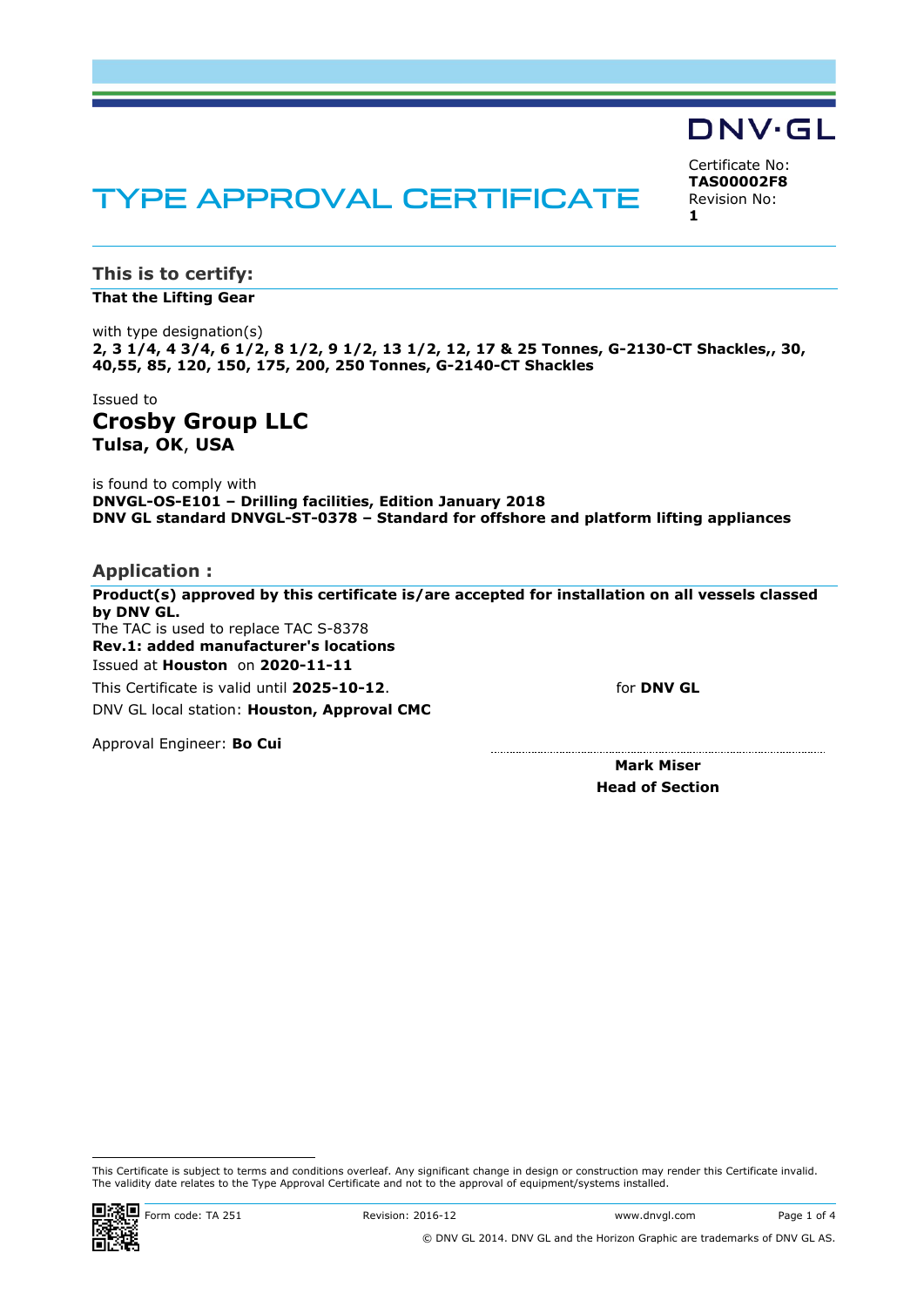Job Id: **262.1-007730-5**  Certificate No: **TAS00002F8** Revision No: **1** 

## **Product description**

G-2130-CT Shackles: 4 ¾, 6 ½, 8 ½, 9 ½, 12, 13 ½, 17 & 25 tonnes G-2140-CT Shackles: 30, 40, 55, 85, 120, 150, 175, 200, 250 tonnes

### **Manufactured by**

Manufacturing of the G-2130-CT and G-2140-CT products are undertaken at the following locations:

| <b>Place of manufacture</b>          | <b>Activities</b>                                                                     | <b>Local DNV GL Office</b> |
|--------------------------------------|---------------------------------------------------------------------------------------|----------------------------|
| McKissick Products, Tulsa, Oklahoma  | • forging of bows<br>• forging of pins<br>• machining of parts<br>• assembly of parts | Houston                    |
| Lebus Manufacturing, Longview, Texas | • QC activities such as material<br>testing and issuance of<br>certificates.          |                            |

Crosby Group LLC takes responsibility that both design and production at all places of manufacture are in compliance with the Rules, Standards and/or Regulations listed on page 1 of this type approval certificate.

# **Application/Limitation**

#### **G-2130-CT Shackles**

| P/N     | <b>Shackle Size</b><br>$[$ in] | <b>WLL</b><br>[t] | <b>WLL</b><br>[1bf] |
|---------|--------------------------------|-------------------|---------------------|
| 1260568 | 3/4                            | 4.75              | 10,470              |
| 1260577 | 7/8                            | 6.5               | 14,330              |
| 1260586 |                                | 8.5               | 18,740              |
| 1260595 | 11/8                           | 9.5               | 20,940              |
| 1260604 | 11/4                           | 12                | 26,460              |
| 1260613 | 13/8                           | 13.5              | 29,760              |
| 1260622 | 11/2                           | 17                | 37,480              |
| 1260633 | 13/4                           | 25                | 55,120              |

Minimum Design Temperature: -20 °C (-4 °F)

## **G-2140-CT Shackles**

| P/N     | <b>Shackle Size</b><br>$[$ in] | <b>WLL</b><br>[t] | <b>WLL</b><br>[1bf] |
|---------|--------------------------------|-------------------|---------------------|
| 1260801 | 11/2                           | 30                | 66,140              |
| 1260812 | 13/4                           | 40                | 88,180              |
| 1260823 | 2                              | 55                | 121,250             |
| 1260834 | 21/2                           | 85                | 187,390             |
| 1260843 | 3                              | 120               | 264,550             |
| 1260852 | 31/2                           | 150               | 330,690             |
| 1260861 | 4                              | 175               | 385,810             |
| 1260870 | 43/4                           | 200               | 440,920             |
| 1260889 | 5                              | 250               | 551,150             |

Minimum Design Temperature: -20 °C (-4 °F)

#### **Material:**

Basic requirements in following table, materials shall be supplied with 3.1 material certificates (ISO-10474/EN-10204).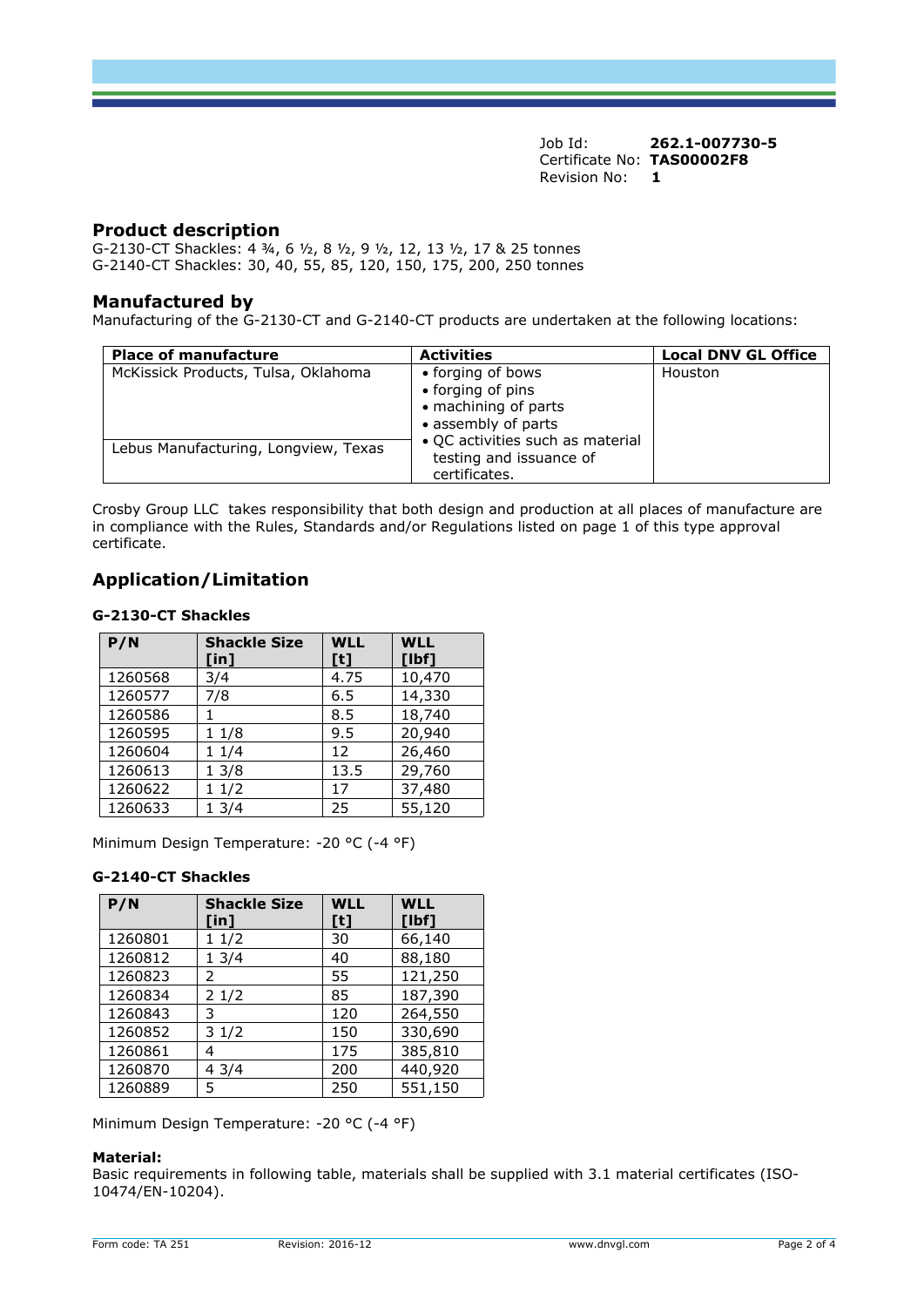Job Id: **262.1-007730-5**  Certificate No: **TAS00002F8** Revision No: **1** 

| <b>Shackle</b>        | <b>Component</b> | <b>Material</b>   | <b>Min.yield Stress</b> | Charpy        |
|-----------------------|------------------|-------------------|-------------------------|---------------|
| G2130CT 0.75IN 4.75t  | Pin              | 4340 Alloy Steel  | 64.7<br>ksi             | 31ft-lbf@-4°F |
|                       | <b>Bow</b>       | 1035 Carbon Steel | 61.8<br>ksi             | 31ft-lbf@-4°F |
| G2130CT 7/8IN 6.5t    | Pin              | 4340 Alloy Steel  | 68.5<br>ksi             | 31ft-lbf@-4°F |
|                       | <b>Bow</b>       | 1035 Carbon Steel | 66.5<br>ksi             | 31ft-lbf@-4°F |
| G2130CT 1 IN 8.5t     | Pin              | 4340 Alloy Steel  | 77.6<br>ksi             | 31ft-lbf@-4°F |
|                       | Bow              | 1035 Carbon Steel | 57.4<br>ksi             | 31ft-lbf@-4°F |
| G2130CT 1 1/8IN 9.5t  | Pin              | 4340 Alloy Steel  | 73.68<br>ksi            | 31ft-lbf@-4°F |
|                       | <b>Bow</b>       | 1035 Carbon Steel | 61.4<br>ksi             | 31ft-lbf@-4°F |
| G2130CT 1 1/4IN 12t   | Pin              | 4340 Alloy Steel  | 72.2<br>ksi             | 31ft-lbf@-4°F |
|                       | <b>Bow</b>       | 1035 Carbon Steel | 68.5<br>ksi             | 31ft-lbf@-4°F |
| G2130CT 1 3/8IN 13.5t | Pin              | 4340 Alloy Steel  | ksi<br>78.3             | 31ft-lbf@-4°F |
|                       | <b>Bow</b>       | 1035 Carbon Steel | 65.7<br>ksi             | 31ft-Ibf@-4°F |
| <b>Shackle</b>        | <b>Component</b> | <b>Material</b>   | <b>Min.yield Stress</b> | <b>Charpy</b> |
| G2130CT 1.5in 17t     | Pin              | 4340 Alloy Steel  | 73.3<br>ksi             | 31ft-lbf@-4°F |
|                       | <b>Bow</b>       | 1035 Carbon Steel | 68.4<br>ksi             | 31ft-lbf@-4°F |
| G2130CT 1.75IN 25t    | Pin              | 4340 Alloy Steel  | 65.4<br>ksi             | 31ft-lbf@-4°F |
|                       | <b>Bow</b>       | 1035 Carbon Steel | 56.4<br>ksi             | 31ft-lbf@-4°F |
| G2140CT 1.50IN 30t    | Pin              | 4340 Alloy Steel  | 129.4<br>ksi            | 31ft-lbf@-4°F |
|                       | <b>Bow</b>       | 1035 Carbon Steel | 92.4<br>ksi             | 31ft-lbf@-4°F |
| G2140CT 1.75IN 40t    | Pin              | 4340 Alloy Steel  | 104.6<br>ksi            | 31ft-lbf@-4°F |
|                       | <b>Bow</b>       | 1035 Carbon Steel | 90.2<br>ksi             | 31ft-lbf@-4°F |
| G2140CT 2.00IN 55t    | Pin              | 4340 Alloy Steel  | 114.5<br>ksi            | 31ft-lbf@-4°F |
|                       | <b>Bow</b>       | 1035 Carbon Steel | ksi<br>104.8            | 31ft-Ibf@-4°F |
| G2140CT 2.50IN 85t    | Pin              | 4340 Alloy Steel  | 131.2<br>ksi            | 31ft-lbf@-4°F |
|                       | <b>Bow</b>       | 1035 Carbon Steel | 91.8<br>ksi             | 31ft-lbf@-4°F |
| G2140CT 3.00IN 120t   | Pin              | 4340 Alloy Steel  | 135<br>ksi              | 31ft-lbf@-4°F |
|                       | <b>Bow</b>       | 1035 Carbon Steel | 77.7<br>ksi             | 31ft-lbf@-4°F |
| G2140CT 3.5 IN 150t   | Pin              | 4340 Alloy Steel  | 116<br>ksi              | 31ft-lbf@-4°F |
|                       | <b>Bow</b>       | 1035 Carbon Steel | 59.2<br>ksi             | 31ft-lbf@-4°F |
| G2140CT 4.00 IN 175t  | Pin              | 4340 Alloy Steel  | 91<br>ksi               | 31ft-lbf@-4°F |
|                       | <b>Bow</b>       | 1035 Carbon Steel | 74.6<br>ksi             | 31ft-lbf@-4°F |
| G2140CT 4.75 IN 200t  | Pin              | 4340 Alloy Steel  | 95<br>ksi               | 31ft-lbf@-4°F |
|                       | <b>Bow</b>       | 1035 Carbon Steel | 46.6<br>ksi             | 31ft-lbf@-4°F |
| G2140CT 5 IN 250t     | Pin              | 4340 Alloy Steel  | 127<br>ksi              | 31ft-lbf@-4°F |
|                       | Bow              | 1035 Carbon Steel | 35.7<br>ksi             | 31ft-lbf@-4°F |

#### **Testing:**

To obtain a DNV GL Product Certificate, each item shall be load tested in presence of DNV GL according to Table 14-2 (ST-0378).

# **Type Approval documentation**

#### **Tests carried out**

Prototype test is not required for Type Approval Certificate renewals. TAC assessment was completed on 2020-10-13, reference to A0804752

## **Marking of product**

For traceability to this Type Approval Certificate the products are as a minimum to be marked as follows:

- 1. Serial Number
- 2. Manufacturer's name and trademark
- 3. Working Load Limit